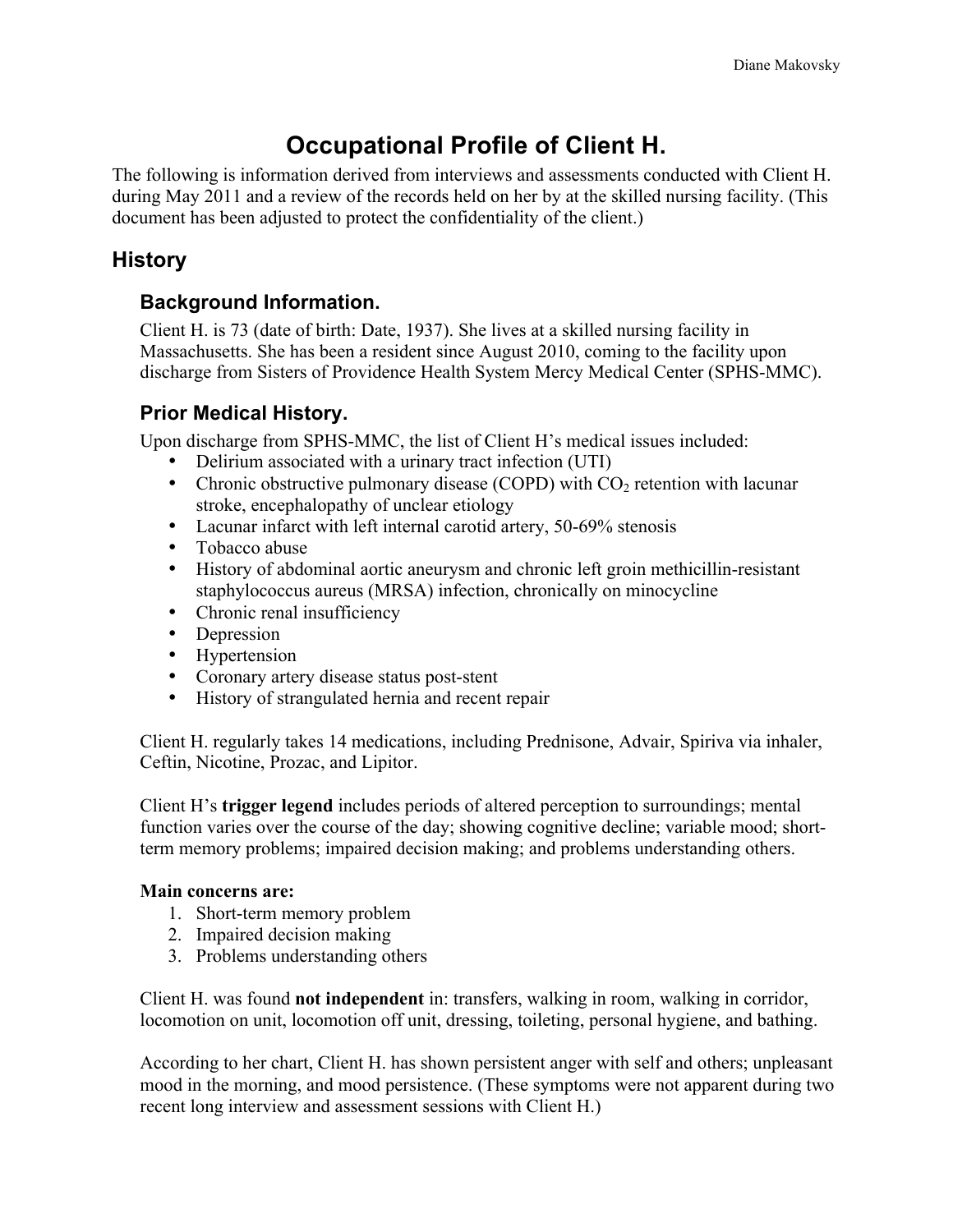Prior to SPHS-MMC admission, Client had fallen several times. Her medical records attributed these to the psychotropic medications she was taking. There is no record of any recent falls, but Client H. uses a wheelchair at the center and said her legs are weak.

Client H. is on a sodium-restricted diet and has diffuse osteopenia.

#### **Social History.**

Client grew up in Massachusetts. She had two older sisters, both deceased, one of whom she was close with and one of whom, with a 12-year age difference, she did not know very well. She has been married twice. Her first marriage resulted in two sons, and ended in divorce when the children were young. She remarried and had another son. Her sons are currently ages 49, 47, and either 42 or 43. The older two live in Georgia and on Cape Cod. Her younger son, Joe, lives nearby and is a director-level employee at a local college. He is married, and his wife teaches at a local elementary school. Client H. has 6 grandchildren, but only regularly sees the two who live nearby, a girl of 15 and a boy of 19.

Client and her second husband moved to western Massachusetts when her husband retired. Joe felt they needed to live closer if he was going to help them as they aged. Some years ago, Client H's husband began falling frequently and he was moved to an assisted living facility where he died two years ago. Client H. said she thought her husband's death was closer to three years ago, but reported Joe said it was two years. It was clear in the discussion that Client H. continues to miss her husband.

Client H. reported that she thought she had been doing okay living on her own, but has come to recognize that Joe was correct in saying she could no longer live on her own. She admitted when alone she had stopped eating properly and also found it difficult to walk around, as her legs no long seem to support her. She reported Joe said she had also stopped taking her medication, and that he is her healthcare proxy. She uses a wheelchair while at Governor's Center, but said she uses a walker when she visits her son's house.

Client H. said if she had to be in a long-term, residential medical facility then Governor's Center was pretty good. She said she had not enjoyed living in the senior center as many of the people living there were *old* and "acted like they were going to die tomorrow."

Client H. said she was not a friendly person, by which she meant she would rather do things by herself. She went on to say it was not that she could not be social, but it depended on the circumstance and the people. She made the effort to attend and participate in the music and movement group led by Bay Path College students.

#### **Educational History.**

Client H. left school in the  $12<sup>th</sup>$  grade without completing requirements for a high school diploma.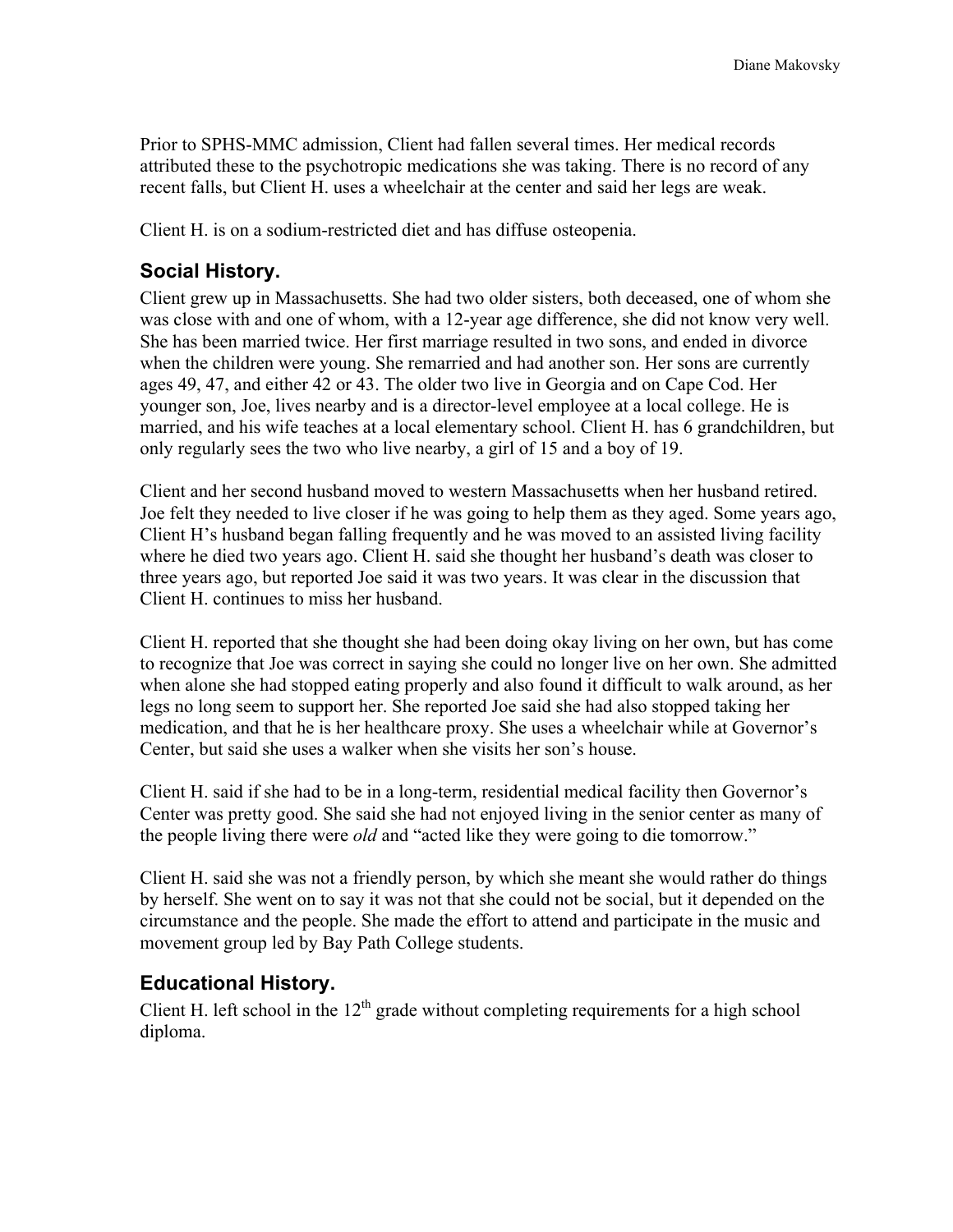#### **Work History.**

Client H. held many jobs, including working in an eyeglass factory, being a secretary, a waitress, and a switchboard operator, the last which she described as fun. The switchboard was in an insurance company and she liked receiving calls from all over the world.

# **Daily Routine**

#### **Typical Weekday.**

Client H. likes reading and doing jigsaw puzzles. Most days she will do jigsaw puzzles for hours in the *puzzle room*.

## **Typical Weekend.**

Client H. said on Sundays she usually spends the day at her son's house. In those instances she takes a walker, but said she usually does not need one in his house.

## **Life Roles**

## **Competence and Satisfaction with Roles.**

Client H's main roles are mother, grandmother, and skilled nursing facility resident resident. It appears Client H. has gone through a significant life adjustment in losing her husband, two years ago, and she has been adjusting to her changed sense of independence by coming to the skilled nursing facility nine months ago. She appears satisfied in her roles as mother and grandmother, and seems to have regular contact with her third son and his family. She has also come to realize that living in a long-term care facility is probably what she needs at this time in her life, and she reported feeling comfortable.

# **Client Goals**

Client H's only stated goal, or concern, is her memory. She is concerned that she cannot remember things.

## **Strengths and Problem Areas**

#### **Strengths.**

Demonstrates self-motivation. Has found two activities, jigsaw puzzles and books, which keep her entertained. Is in the process of adjusting to life in a long-term facility.

## **Problem Areas.**

Short-term memory. Moodiness. Social interactions, with staff, other residents. Ability to stand and walk.